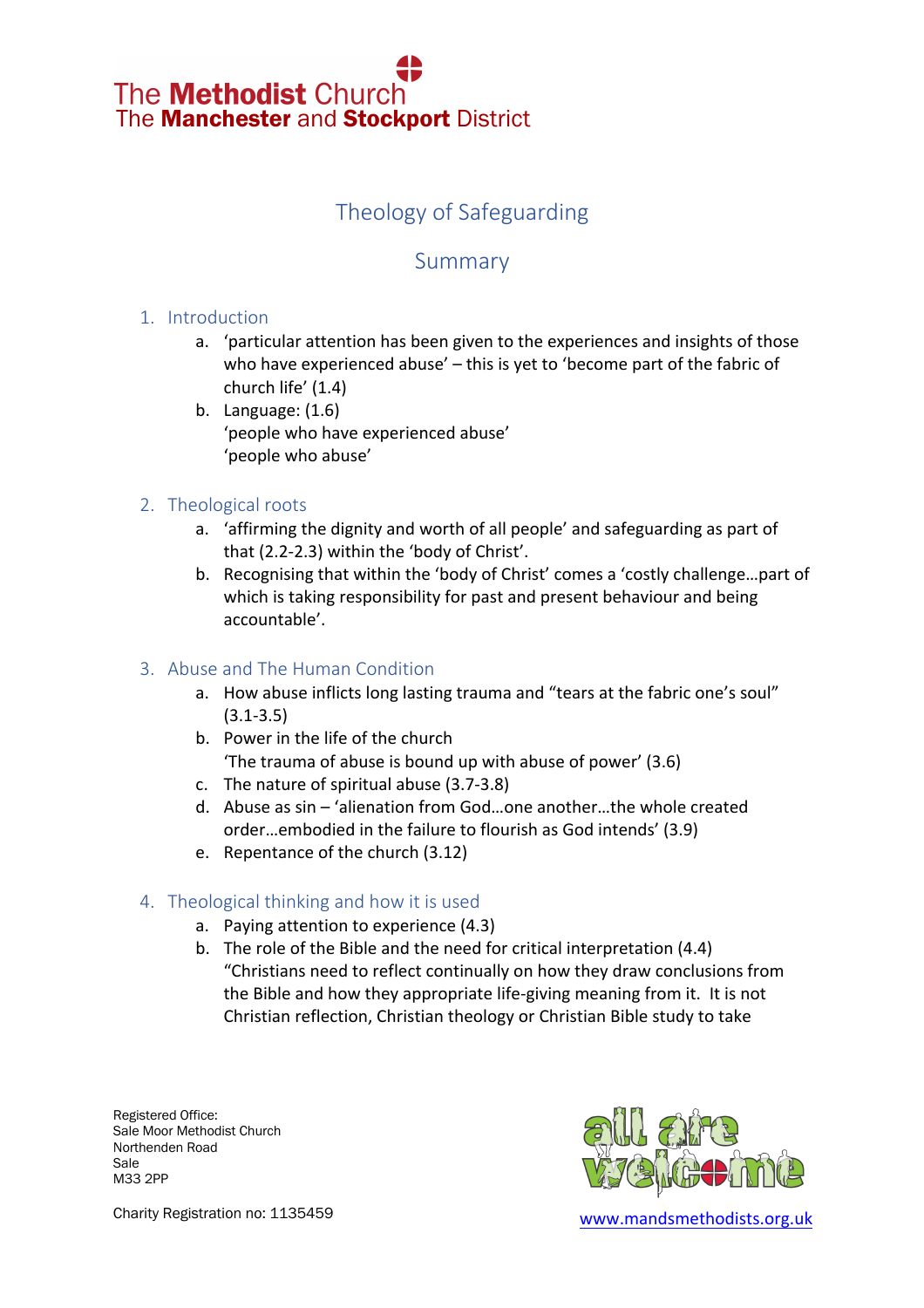everything in the Bible at face value without such interpretative work." (4.4.2)

- c. Language about God (4.5) 'Father' language, and God beyond gender (4.5.3) Hierarchical images and God as 'all-powerful', and how that is reflected in views of human authority (4.5.4)
- d. The Cross and Suffering (4.6) Recognising the centrality of thinking about suffering and the cross as 'central to Christian belief) (4.6.1) 'notions of obedience and the place of suffering…have contributed to abusive behaviour and the contexts which perpetuate it.' (4.6.4-5) Atonement, and 'separating' the Trinity (4.6.7) 'cosmic child abuse' – Steve Chalke (4.6.8) 'In contexts of abuse, coercion and control, nether sacrifice nor suffering can ever be understood as redemptive. Any language of self-denial can only properly be used if there is self-affirmation, self-esteem and the possibility of alternative choices.' (4.6.10)
- e. The use of symbols in the context of worship (4.7) Particular attention is paid to the significance of anything involving touch for those who have experienced abuse.
- f. Life-giving resources for theological reflection (4.8) A number of points which show how Bible and Christian tradition can be channels of grace to those who have experienced abuse.
- 5. Failure to challenge inappropriate and unacceptable behaviour and maintain appropriate interpersonal boundaries
	- a. Critique of the Methodist Church, and the continuing need to change practice.
	- b. 'A culture of 'niceness' where people are not to be upset' (5.3)
	- c. 'Those who have experienced abuse have often experienced a community which not only does not want to hear their pain and hurt, but also silences them.' (5.6)
	- d. 'Challenging harmful behaviour…is part of discipleship.' (5.7)
	- e. Reasons why inappropriate behaviour is not challenged (5.9)
	- f. 'Building a community of love and grace is transforming, hard work.' (5.10)

#### 6. Welcoming people who have experienced abuse

- a. The difficulty of the idea that 'all are welcome' (6.1)
- b. Experience of abuse has long-lasting effects, and is disturbing and difficult to hear about. (6.2.1-2)
- c. Working to get away from language of 'victimhood'. (6.2.5-6)
- d. 'It is important to recognise that welcome for all does not mean that there are no boundaries to the Church's inclusivity and hospitality.' (6.3.3)
- e. Including 'those who have abused' can exclude 'those who have experienced abuse' (6.3.4)
- f. Reconsideration of Pastoral Care as inclusive of the call to justice. (6.4)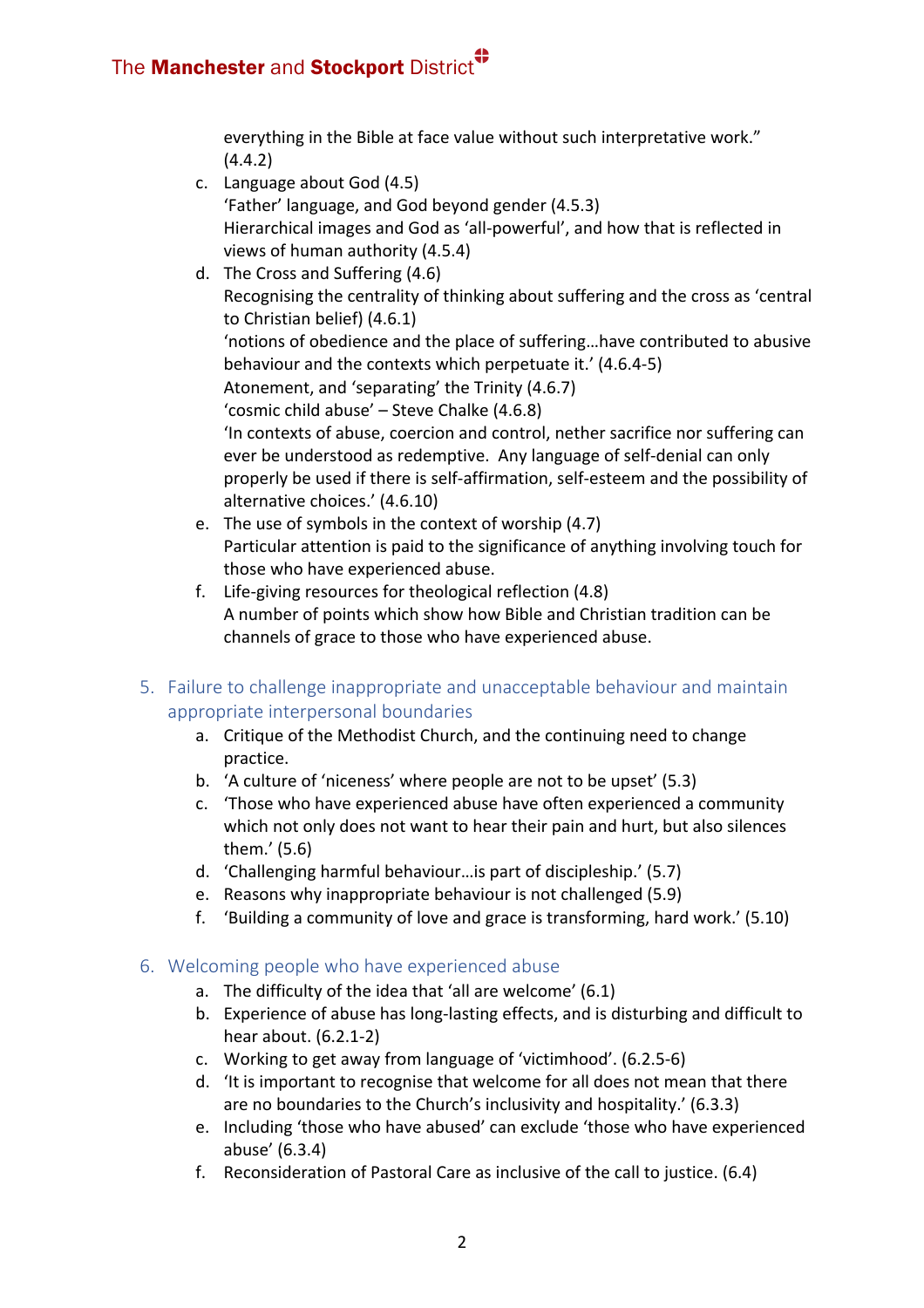#### 7. Grappling with Power

- a. Recognising that power is a part of human relating, and that all hold power in some ways.
- b. 'Honesty is required about how power is used and misused within the Church.' (7.4)
- c. God's power and God's intimacy.

#### 8. Forgiveness and change

- a. 3 misunderstandings to be avoided (8.4)
	- Forgiveness does not involve forgetting behaviour that has caused harm.
	- Forgiveness does not mean cancelling debts and obligations but 'may well mean that the person who has abused has a greater sense of obligation than before.'
	- Forgiveness does not mean treating a person who has abused 'as wholly reformed and good.'
- b. Repentance can be a long slow process.
- c. Forgiveness, when it happens, involves the re-establishing of trust, and 'the responsibility to change behaviour lies with the person who has abused.' (8.7)
- d. Forgiveness and reconciliation happen within the context of God's redemptive work, and individual reconciliation 'is not always possible of desirable. God forgives in order to release and bring wholeness. Any Christian understanding of forgiveness has to recognise what makes for wholeness and what does not in different contexts.' (8.8)
- e. Forgiveness as a gift of God.

#### 9. Concluding comments and any resolutions